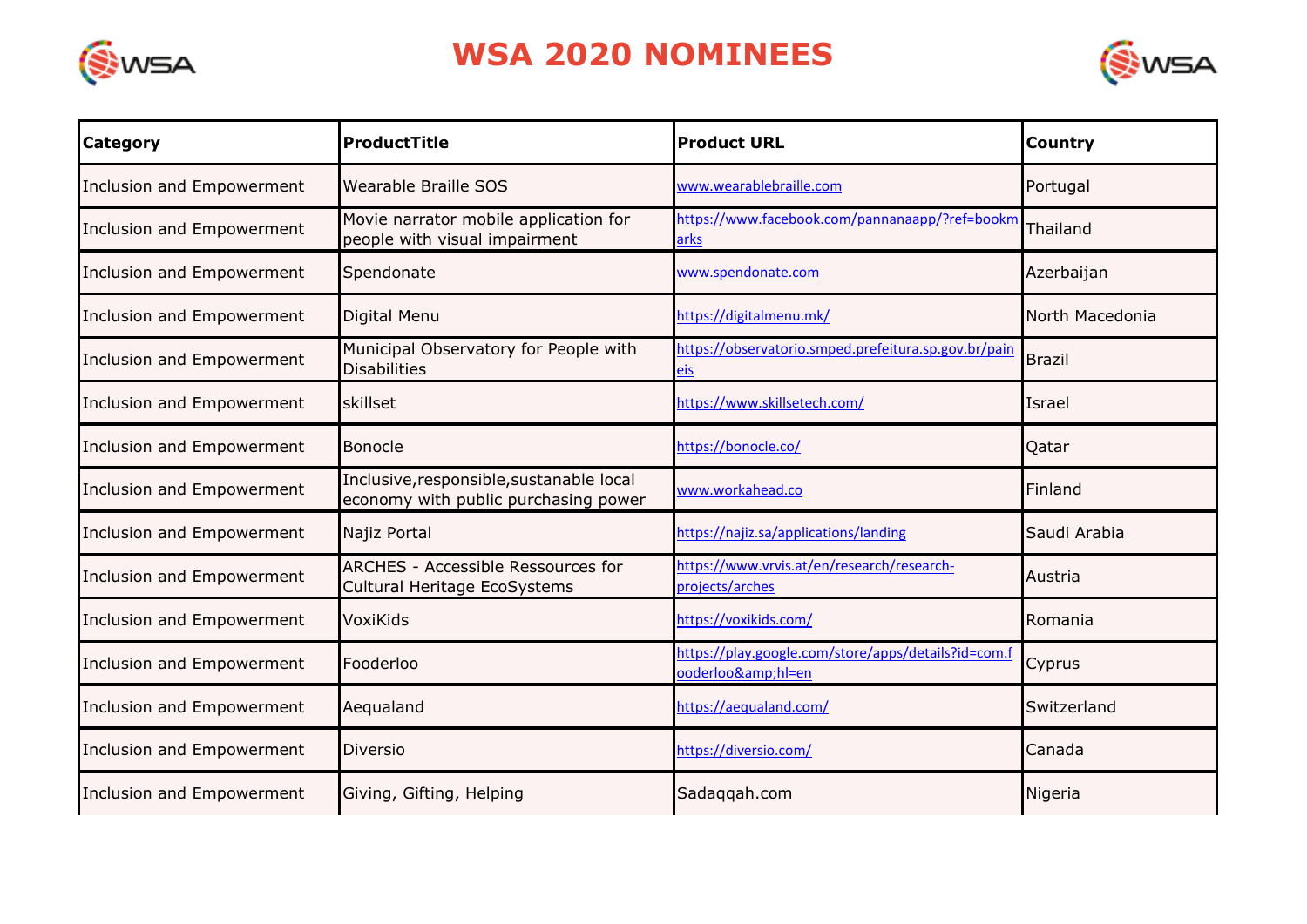

## **WSA 2020 NOMINEES**



| Inclusion and Empowerment | My Team                                                                                                         | https://www.cancer.dk/sammenholdet    | Denmark               |
|---------------------------|-----------------------------------------------------------------------------------------------------------------|---------------------------------------|-----------------------|
| Inclusion and Empowerment | Mindletic                                                                                                       | https://www.mindletic.com             | Lithuania             |
| Inclusion and Empowerment | <b>Migrant Connection</b>                                                                                       | https://conexionmigrante.com/         | Mexico                |
| Inclusion and Empowerment | ParrotOne                                                                                                       | www.parrotone.com                     | Poland                |
| Inclusion and Empowerment | e-glas                                                                                                          | https://www.kokolingo.hr/             | Croatia               |
| Inclusion and Empowerment | <b>Ghadi Production</b>                                                                                         | https://www.facebook.com/harhour.zeno | Syrian Arab Republic  |
| Inclusion and Empowerment | Bridging communication gap between people with<br>disabilities and the world through eye tracking<br>technology | http://www.senseet.com                | China                 |
| Inclusion and Empowerment | Protagonist TOP (Technology +<br>opportunities+passion)                                                         | http://www.pasionenconenidos.com      | Argentina             |
| Inclusion and Empowerment | <b>BeCode</b>                                                                                                   | https://becode.org/                   | Belgium               |
| Inclusion and Empowerment | <b>Inversion y Desarrollo</b>                                                                                   | http://www.InversionyDesarrollo.net   | Guatemala             |
| Inclusion and Empowerment | e-Sign Reader                                                                                                   | https://www.facebook.com/sumagadeaf/  | Sri Lanka             |
| Inclusion and Empowerment | YottaCity                                                                                                       | https://yottacity.com/                | Algeria               |
| Inclusion and Empowerment | <b>United We Stream</b>                                                                                         | https://unitedwestream.org/           | Germany               |
| Inclusion and Empowerment | WelcoMe                                                                                                         | http://Neatebox.com/welcome           | <b>United Kingdom</b> |
| Inclusion and Empowerment | Educated                                                                                                        | http://www.educated.rs/               | Serbia                |
| Inclusion and Empowerment | MaGrid                                                                                                          | https://magrid.lu/                    | Luxembourg            |